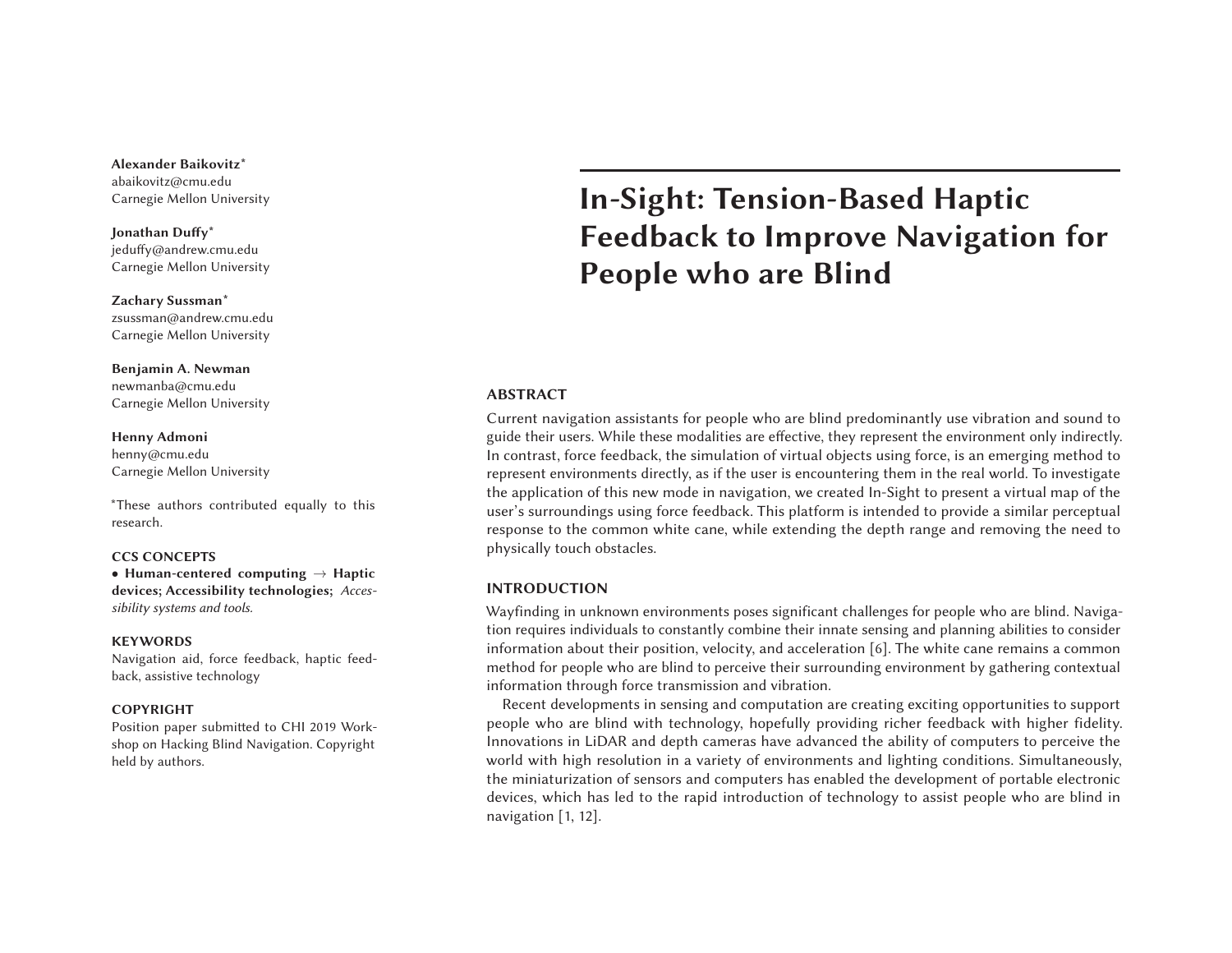In-Sight: Tension-Based Feedback for Navigation CHI Hacking Blind Navigation, May 4th, 2019, Glasgow, UK



**Figure 1: Initial testing of In-Sight version 1.**



**Figure 2: Rendering of In-Sight hardware.**

Combining traditional modalities, such as haptic feedback, with these advances has informed the development of In-Sight to evaluate whether force feedback is an effective mode of communication for navigation in unfamiliar environments. In-Sight uses tension applied to three strings to convert a LiDAR-generated point cloud into <sup>a</sup> tactile map (Figure 1). Our initial prototype was piloted on a small sample of sighted individuals, successfully enabling its users to navigate in <sup>a</sup> constrained environment. In this pilot study, we determined the effectiveness of In-Sight as <sup>a</sup> tool to represen<sup>t</sup> planes and edges, which compose walls, structures, doorways and large obstacles in indoor navigation (Figure 3).

# **LITERATURE REVIEW**

Assistive navigation aids can be classified by how they gather information about the world and how they portray this information to the user. To gather information, aids use two general modes, global and local navigation. Global navigation systems use external devices to guide the user with respec<sup>t</sup> to a predefined map; for example, NavCog uses pre-placed Bluetooth Low Energy beacons [1, 12]. In contrast, local navigation systems concentrate on lower-level path planning and obstacle avoidance, taking live input from the directly surrounding environment. Some systems concentrate on <sup>a</sup> specific type of activity, such as jogging, <sup>a</sup> mode of movement not well served by the white cane [11]. Others, such as NavGuide, are more general, providing information about obstacles and other hazards in <sup>a</sup> general setting [10].

In order to portray information about the surrounding environment, both global and local devices use various feedback systems. Haptic feedback systems designed to convey information about environments take various forms: vibration (to convey simple but generally low resolution haptic feedback), tactile surfaces (to convey stimuli to <sup>a</sup> user via <sup>a</sup> fixed-position surface that can change shape or form), and force feedback (to provide dynamic forces applied to <sup>a</sup> user's hand as they explore <sup>a</sup> virtual arena). NavGuide is an example of <sup>a</sup> vibrationary system that uses six vibration motors to signal to users which direction they should walk [10]. Intelligent Glasses is an example of <sup>a</sup> tactile system that uses an eight-by-eight matrix of pins through which <sup>a</sup> person can manually feel <sup>a</sup> navigation map and comprehend the surrounding area [14]. In-Sight is an example of <sup>a</sup> force-feedback system that uses tension in strings to simulate forces from virtual objects.

Two close analogues to In-Sight's force-feedback mechanism are the WireMan [4] and the VIDET project [3]. Both systems, like In-Sight, use tension wires mounted at three points to pull on users' hands and provide virtual forces that model normal forces from surfaces in an environment. A similar system, SPIDAR-G, provides additional translational and rotational degrees of freedom implementing additional motors and wires [9, 13].

Force-feedback devices face several implementation issues, including the need for <sup>a</sup> very fast feedback loop and the need to mitigate any large forces that have the potential to damage the users'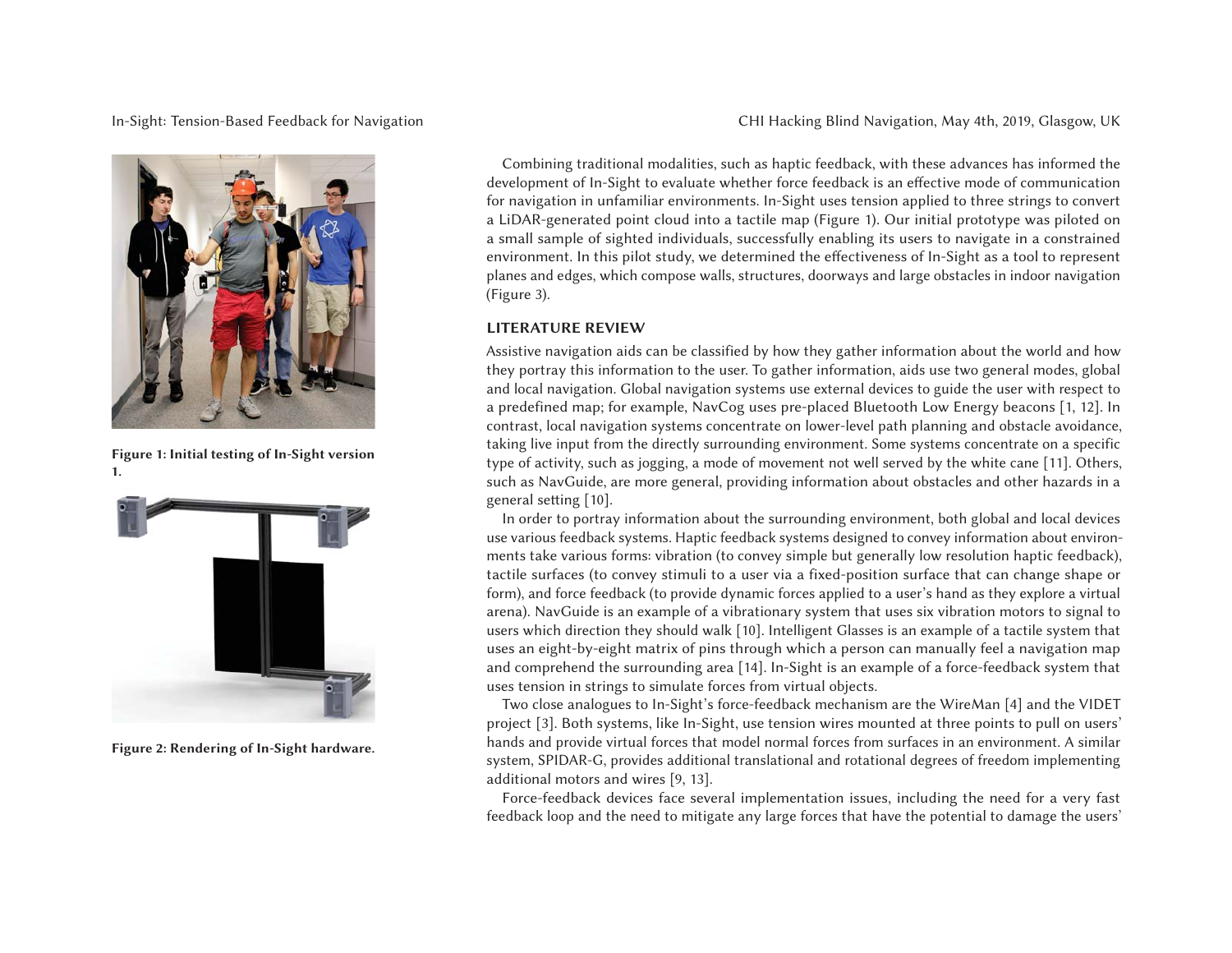

**(a) LiDAR point cloud. The blue dot represents the user.**



**(b) Schematic of real-world location where (a) was taken.**

**Figure 3: A LiDAR point cloud provides <sup>a</sup> 2D map of the local environment.**

hand(s) [7, 8]. These issues, which are generally resolved using software solutions, along with limited portable computing, constrained force-feedback devices to be non-mobile until the last decade. The rapid development of portable computing power and improvements to motors and motor controllers in the pas<sup>t</sup> ten years have enabled us to create <sup>a</sup> wearable feedback device with fast feedback and significant forces in <sup>a</sup> small form factor.

# **IN-SIGHT**

In-Sight uses <sup>a</sup> combination of <sup>a</sup> depth sensor and <sup>a</sup> three-wire force-feedback haptic interface to allow people who are blind to navigate independently without needing to physically contact obstacles (Figure 2). Although there have been systems in the field combining depth sensing and force feedback, we have not found any literature using this sort of device for navigation.

During an initial pilot study of In-Sight, we found that users were able to navigate through hallways relatively effectively while blindfolded using this device. These experiments with our lowcost prototype were cursory, but helped us evaluate the concep<sup>t</sup> and understand the requirements for sensors, actuators, and mechanisms. Using the insight gained from this system, we are currently developing <sup>a</sup> new, more sophisticated system upon which we will run more rigorous user studies to properly evaluate its effectiveness.

# **Sensing**

The LiDAR used in the initial system provides <sup>a</sup> set of points in <sup>a</sup> ring around the user, in increments of approximately <sup>4</sup> degrees, whose distance corresponds to the nearest obstacle in that direction (Figure 3a). Plotting these polar coordinates on <sup>a</sup> plane gives <sup>a</sup> local, 2D map of the area the user is in (Figure 3b). Although limited, this form of mapping was sufficient for real-time local navigation and obstacle avoidance in simple environments.

In our next system, we plan to use <sup>a</sup> RGB depth camera, the Intel RealSense D435, to map the environment around the user. Receiving <sup>a</sup> 3D point cloud does not constrict our system's perception to a single plane, therefore enabling the system to perceive obstacles that the planar view provided by <sup>a</sup> 2D LiDAR could not; this update will allow the user to navigate <sup>a</sup> range of more complex environments.

# **Feedback and Actuation Interface**

We represen<sup>t</sup> the virtual world as <sup>a</sup> scaled-down model presented virtually in front of the user. The prototype system uses <sup>a</sup> set of three wire spools mounted around the user's body to provide force feedback (Figure 4). Similar devices have been used to provide feedback based on torque [2]. The wires from each of these spools meet at <sup>a</sup> handle, which the user holds. By keeping the wires taut, and measuring the length of each wire, the system can triangulate the location of the user's hand. To exert forces, we apply additional tension to the wires, allowing us to create <sup>a</sup> force pointing anywhere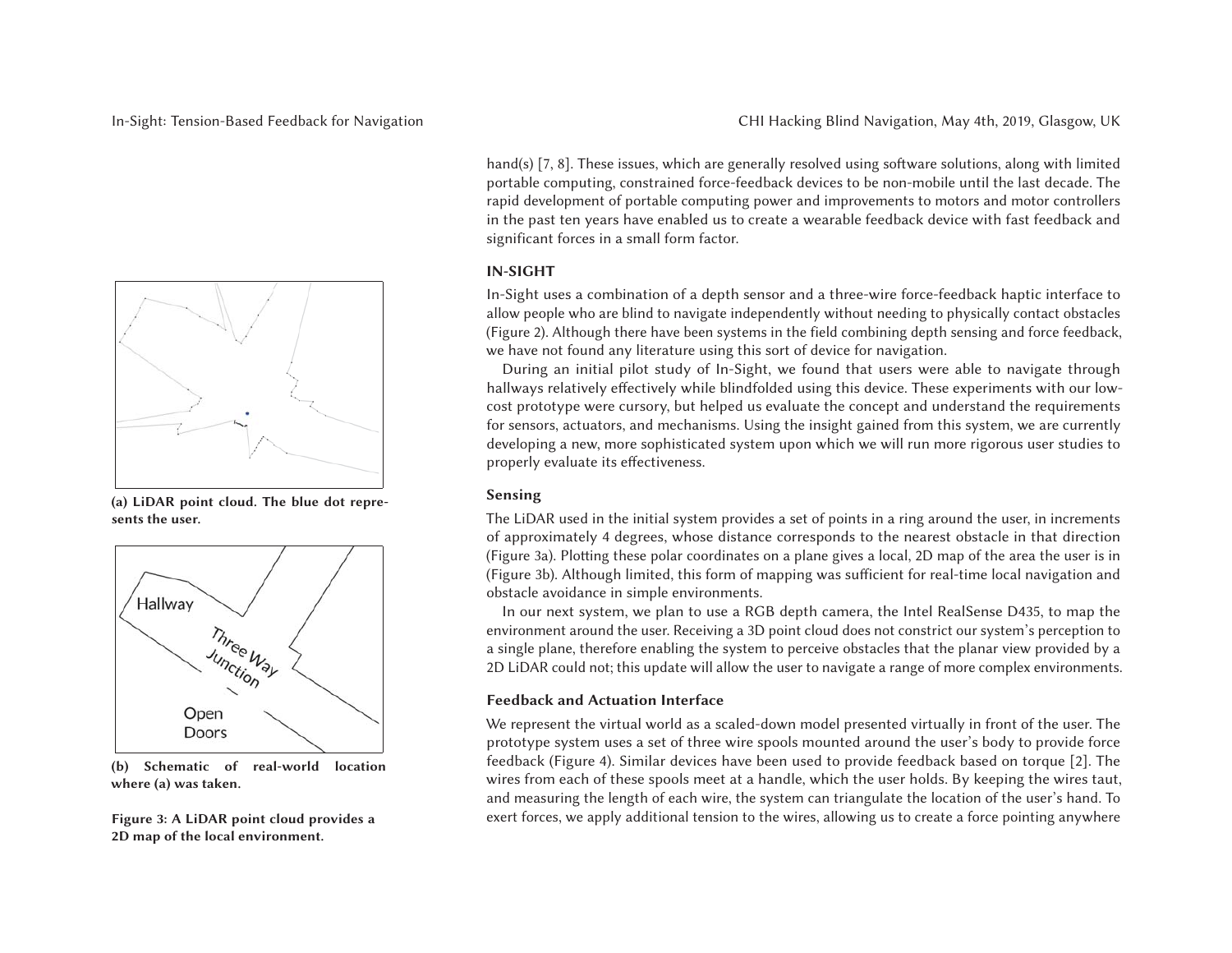# In-Sight: Tension-Based Feedback for Navigation



**Figure 4: Schematic of one of In-Sight's three wire spools.**



**Figure 5: Electronics subsystems in context.**

#### **ACKNOWLEDGEMENTS**

The authors are thankful to Jonathan Burns, who helped develop the first iteration of In-Sight, and to Professor William "Red" Whittaker, Warren "Chuck" Whittaker, and the Field Robotics Center for providing initial resources for our first prototype. The fourth author is supported by <sup>a</sup> National Science Foundation Graduate Research Fellowship (DGE1252522 and DGE1745016). This work is supported by funding from the Undergraduate Research Office at Carnegie Mellon University.

CHI Hacking Blind Navigation, May 4th, 2019, Glasgow, UK

towards the user. We control the direction and intensity of this force to simulate touching <sup>a</sup> surface by making the force normal to <sup>a</sup> virtual surface when the user's hand touches it.

The wire length is measured by detecting the rotation of the spools using magnetic encoders (Figure 5). Both the constant force applied to the wires to keep them taut and the feedback force to the user are provided by DC motors with custom motor controllers. The maximum force each motor can apply to the wires is approximately 5N (1.12 pounds), though in regular use, the total force applied to the user by all three motors rarely exceeds 10N (2.25 pounds). <sup>A</sup> microcontroller, connected over USB to the controlling computer, tracks the position of the encoders and drives the motors.

While our initial prototype was generally effective at providing usable feedback, the system did experience <sup>a</sup> few problems, including torque ripple in the motors, unreliable spooling, and <sup>a</sup> low maximum feedback force. The new system has several improvements to address these problems. Most notably, replacing the DC motors with specially selected BLDC motors and <sup>a</sup> more sophisticated driver allows a system of similar size, weight, and power to produce <sup>a</sup> greater torque with less cogging.

#### **OPEN PROBLEMS**

Haptic navigation devices presen<sup>t</sup> interesting challenges in improving mobility and spatial awareness for people who are blind. During the next iteration of In-Sight, we hope to gain <sup>a</sup> better understanding of the effect of force feedback on navigation.

When we model an environment, our primary concern is how to represen<sup>t</sup> <sup>a</sup> constrained space in a way that is understandable to the end user. Lederman and Klatzky discuss whether haptic space perception is isotropic, i.e. if users of haptic interfaces can accurately judge distances [5]. If they cannot, are there ways to emphasize key features of the environment using this inherent anisotropy?

Another concern with non-visual communication is the rate that information can be presented to the user in <sup>a</sup> comprehensible form. The visual system provides an immense amount of spatial information, enabling independent navigation and wayfinding. Force-feedback devices currently provide information to <sup>a</sup> user only at <sup>a</sup> single point, and must therefore maximize the density of information provided by that point if they are to have any hope of emulating the capabilities of the visual system. Which aspects of the environment are the most useful for navigation, and how can these features be most efficiently represented?

One assumption behind our choice of force feedback is that if users understand the general layout of the space that they are in, they will be better able to effectively navigate through it. How does force feedback compare as <sup>a</sup> mode of communication about <sup>a</sup> space to other non-visual modes? In-Sight provides <sup>a</sup> way to learn more about the link between understanding <sup>a</sup> space and routing through it and contributes to the existing dialogue on the effect of haptics on localization, obstacle avoidance, and navigation.